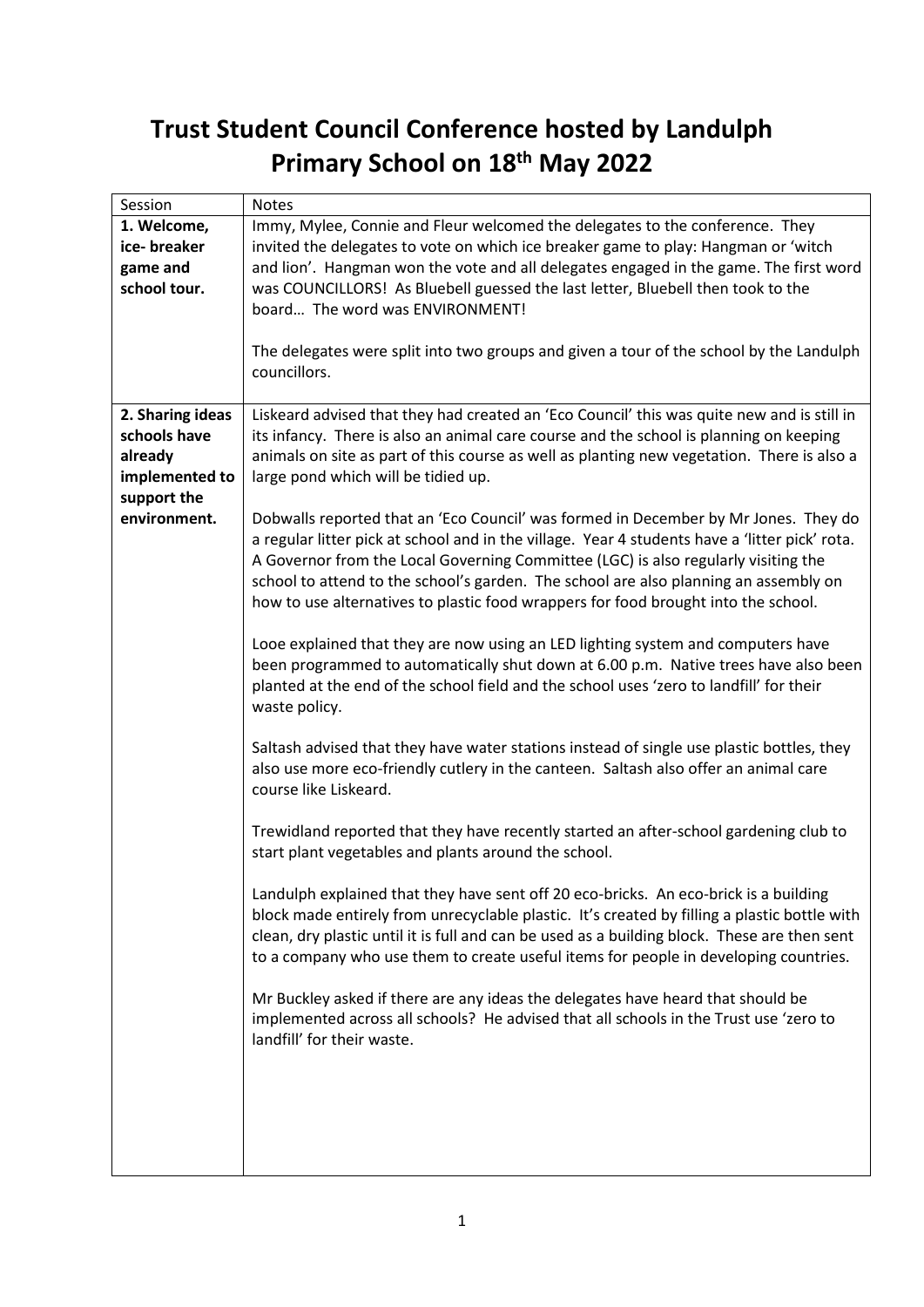|                | The delegates voted for:                                                                                                                                                                                                                                                                                                            |
|----------------|-------------------------------------------------------------------------------------------------------------------------------------------------------------------------------------------------------------------------------------------------------------------------------------------------------------------------------------|
|                | 1. Setting computers to shut down at a certain time each day.                                                                                                                                                                                                                                                                       |
|                | 2. Investigating the eco-brick project.<br>3. Refillable water stations around the school.                                                                                                                                                                                                                                          |
|                |                                                                                                                                                                                                                                                                                                                                     |
|                |                                                                                                                                                                                                                                                                                                                                     |
|                | Fleur asked the delegates to design a poster and write down all the changes they have<br>made in their own school to make it more eco-friendly. Fleur shared Landulph's poster<br>as an example.                                                                                                                                    |
|                |                                                                                                                                                                                                                                                                                                                                     |
|                | The delegates worked in their own school groups.                                                                                                                                                                                                                                                                                    |
|                | <b>Future ideas discussed:</b><br>Trewidland will be planting vegetables and plants as well as helping nature flourish in<br>their Wild Tribe lessons. They would also like to make an art feature out of crisp<br>packets.                                                                                                         |
|                | Looe reiterated their zero to landfill policy, they also have a vegetable garden, water<br>stations and in future, would like to sort out the school pond and have more bins in<br>busy areas.                                                                                                                                      |
|                | Saltash would like to implement a used battery scheme so there are recycling points<br>around the school.                                                                                                                                                                                                                           |
|                | Landulph reported that as well as their eco-brick project, they have a compost bin, a<br>vegetable garden, and have used wrappers to create art projects. In the future they<br>would like to make more eco-bricks and will discuss more ideas in their school council<br>meetings.                                                 |
|                | Dobwalls would like to consider having more bins around the site but would also like to<br>reduce the need for more bins by reducing waste in school. They will suggest a new<br>idea of implementing regular 'no plastic' days at school.                                                                                          |
|                | Liskeard would like to implement motion sensor lighting across the school site,<br>including LED lighting. They would also like to renovate the school pond and investigate<br>ways they can reduce/ equal their carbon footprint. Including, what is preventing them<br>reaching this goal and how they can tackle those problems. |
| <b>Break</b>   | The delegates help themselves to refreshments.                                                                                                                                                                                                                                                                                      |
| 3. Speakers    | Fleur introduced the guest speakers:                                                                                                                                                                                                                                                                                                |
| from the Tamar | Amanda Pugh and Amy Hurn from the Landulph Parish Climate Action Group.                                                                                                                                                                                                                                                             |
| <b>Valley</b>  | Clarissa Newell from the Environment Agency.                                                                                                                                                                                                                                                                                        |
| community.     |                                                                                                                                                                                                                                                                                                                                     |
|                | Amanda and Amy introduced themselves and explained the purpose of the Climate<br>Action Group. They are looking for ways to improve the environment around the                                                                                                                                                                      |
|                | Tamar Valley area.                                                                                                                                                                                                                                                                                                                  |
|                |                                                                                                                                                                                                                                                                                                                                     |
|                |                                                                                                                                                                                                                                                                                                                                     |
|                | Amanda and Amy presented slides on biodiverse planting, for example, wildflowers and<br>how they can help pollination, which in turn helps produce food. Amanda also<br>explained that there are many species of bee in the UK and provided some examples.                                                                          |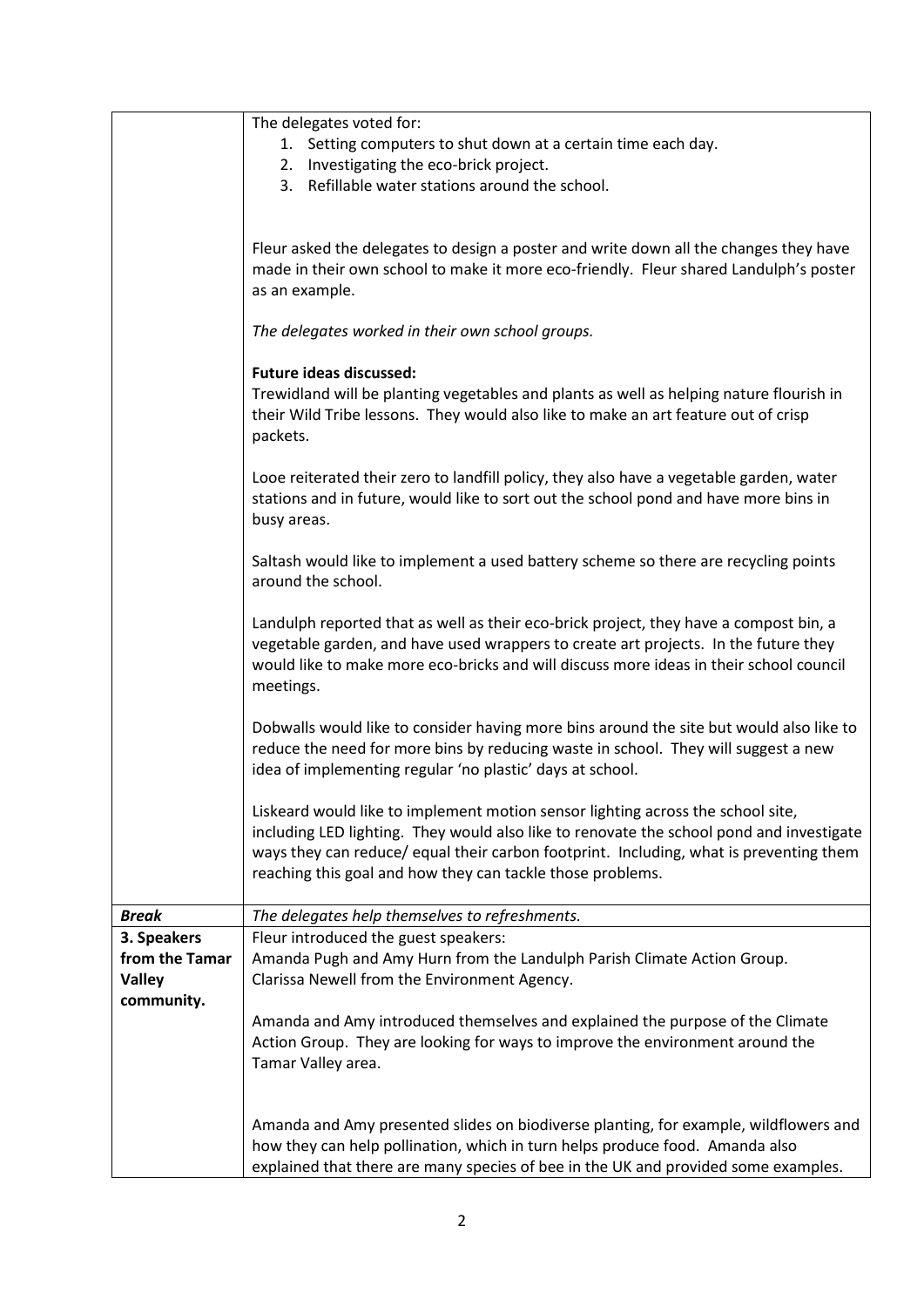| She informed the delegates that the butterfly population had been significantly                                                                                                                                                                                                                                                                                                                                                                               |
|---------------------------------------------------------------------------------------------------------------------------------------------------------------------------------------------------------------------------------------------------------------------------------------------------------------------------------------------------------------------------------------------------------------------------------------------------------------|
| reduced, as well as wild bees. Dandelions are a particularly good food source for bees                                                                                                                                                                                                                                                                                                                                                                        |
| as they are one of the earliest flowers!                                                                                                                                                                                                                                                                                                                                                                                                                      |
| They explained that the following wildlife can be found around the Tamar Valley area:<br>Badgers who are under pressure from climate change and human activities.<br>Kingfisher who are incredibly rare to see (they nest in tunnels along the<br>$\bullet$<br>riverbank).<br>Fish – mullet, bass and salmon can all be found locally.<br>٠                                                                                                                   |
| Hedgehogs - Amanda and Amy explained there is hedgehog activity outside the<br>$\bullet$<br>school, identified by their droppings!<br>Seals - the delegates had seen lots of them in their local area.<br>$\bullet$                                                                                                                                                                                                                                           |
| They shared that there are some fascinating things to learn about even some of<br>$\bullet$<br>the more common species such as Crows, who are a member of the Corvid<br>family (they also include rooks, choughs and magpies etc). They are very<br>intelligent and use 'tools' to get their food.                                                                                                                                                            |
| Two special birds to look out for:                                                                                                                                                                                                                                                                                                                                                                                                                            |
| 1. Curlew - The UK has 25% of the worldwide breeding population. They can<br>mainly be found on mudflats looking for food. Curlews are on the Red list,<br>meaning urgent action is needed.                                                                                                                                                                                                                                                                   |
| 2. Swift - Similar to a swallow, they arrive for the summer arriving from Africa and<br>are ancient birds, whose ancestors (flew) when dinosaurs were alive. Swifts<br>live on the wing, meaning they rarely touch the ground. A pair of swifts can eat<br>up to 20,000 insects a day. They are also on the red list and nest in houses and<br>old barns, returning to the same nest each year. Nests can be found nearby in<br>Cargreen in the Reading Room. |
| What can we do?                                                                                                                                                                                                                                                                                                                                                                                                                                               |
| Protect habitats - trees, rivers and wildflowers. The Action Group are trying to:<br>Plant trees and plants.<br>٠                                                                                                                                                                                                                                                                                                                                             |
| Reduce plastic pollution.<br>$\bullet$                                                                                                                                                                                                                                                                                                                                                                                                                        |
| Encourage people to get involved in litter picks.<br>$\bullet$                                                                                                                                                                                                                                                                                                                                                                                                |
|                                                                                                                                                                                                                                                                                                                                                                                                                                                               |
| <b>Practical tips:</b><br>In the garden $-$                                                                                                                                                                                                                                                                                                                                                                                                                   |
| Plant for insects - they like flat, open flowers.                                                                                                                                                                                                                                                                                                                                                                                                             |
| Contact your local Council representative to ask if there are any unused spaces<br>which can be planted on.                                                                                                                                                                                                                                                                                                                                                   |
| Add in bug hotels - can be built out of wood with holes drilled for insects to<br>sleep in.                                                                                                                                                                                                                                                                                                                                                                   |
| Add a log pile - this will encourage beetles to the rotting wood and in turn<br>hedgehogs.                                                                                                                                                                                                                                                                                                                                                                    |
| Water $-$                                                                                                                                                                                                                                                                                                                                                                                                                                                     |
| A small pond or even a bird bath encourages more wildlife: dragonflies, bats,<br>toads etc.                                                                                                                                                                                                                                                                                                                                                                   |
| The size of the space doesn't matter, is there a corner at school you could try this out?                                                                                                                                                                                                                                                                                                                                                                     |
| Amanda shares a slideshow of the insects and animals (including hedgehogs) in her<br>garden.                                                                                                                                                                                                                                                                                                                                                                  |
|                                                                                                                                                                                                                                                                                                                                                                                                                                                               |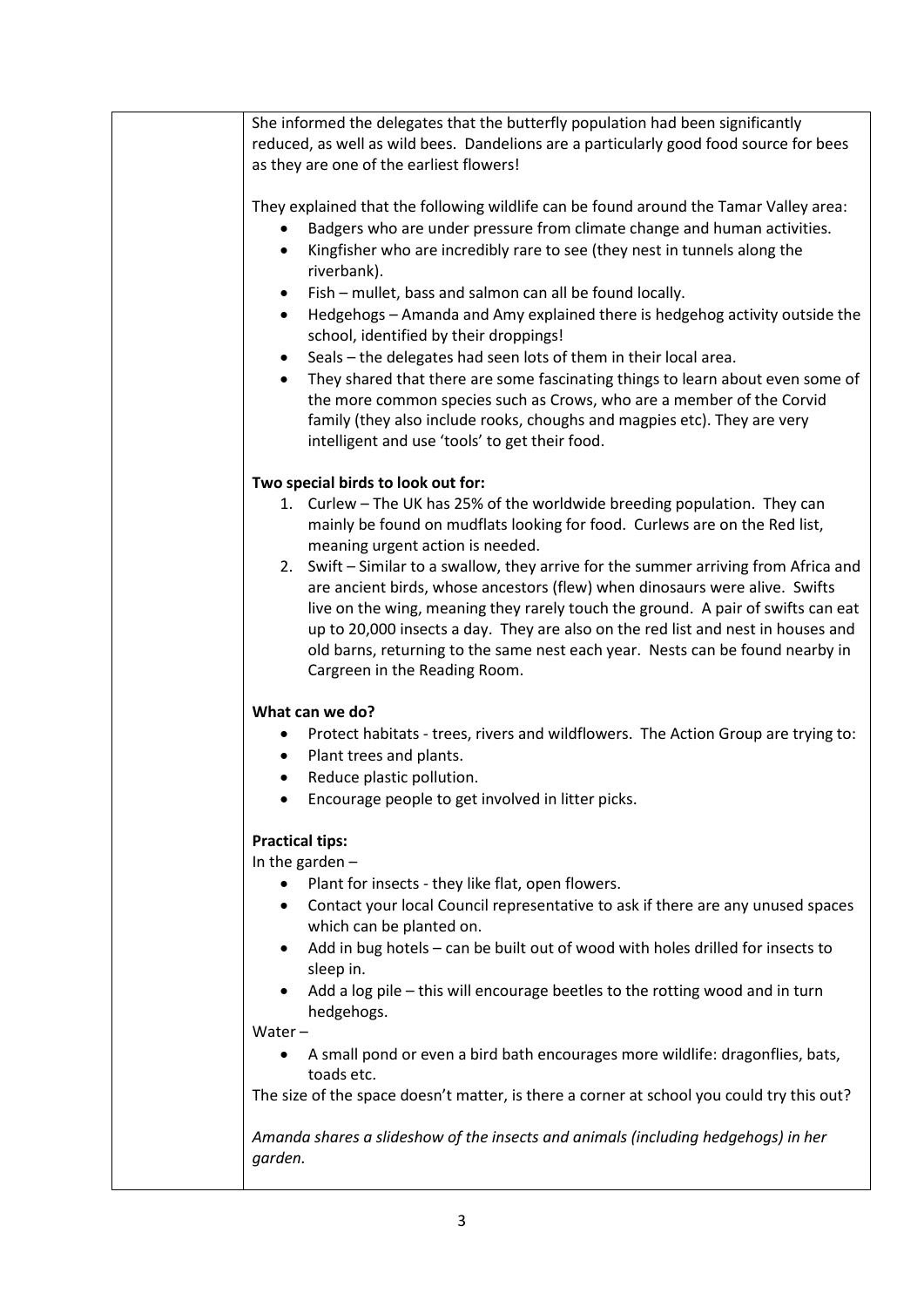|             | Fleur introduces Clarissa. Clarissaintroduced herself and asked what the delegates think                                                                                                                                                                                      |
|-------------|-------------------------------------------------------------------------------------------------------------------------------------------------------------------------------------------------------------------------------------------------------------------------------|
|             | the Environment Agency (EA)does and how they protect the environment? The group                                                                                                                                                                                               |
|             | answered individually by a putting their hands up. Clarissa also explained that one of                                                                                                                                                                                        |
|             | their main roles is to regulate the environment.                                                                                                                                                                                                                              |
|             | The EA's mantra is to create a better place and their three aims are:                                                                                                                                                                                                         |
|             | 1. Healthy air, land and water.                                                                                                                                                                                                                                               |
|             | 2. Sustainability and combat climate change.                                                                                                                                                                                                                                  |
|             | 3. Sustainable housing (human growth v protecting biodiversity).                                                                                                                                                                                                              |
|             |                                                                                                                                                                                                                                                                               |
|             | The EA regulates all inputs into our rivers. Clarissa presents a number of slides to the<br>group asking them what they think the water has been polluted with. Examples include<br>milk, oil, China Clay.                                                                    |
|             | Clarissa also explains that farming is one of the biggest polluters (not just spillages into<br>rivers) and the EA is working with landowners to look for modern farming methods.                                                                                             |
|             | Clarissa shares a video on sewage and how phosphates impact on our rivers,<br>demonstrating items that are flushed down the toilet or sinks. For example, wet wipes,<br>nappies, fat. All of these can form 'fatbergs. A rock like mass of waste matter in a<br>sewer system. |
|             | The video explained that everyone should help reduce them forming by remembering<br>that only the thee Ps should go down the toilet:<br>1. Pee<br>2. Poo                                                                                                                      |
|             | 3. Paper                                                                                                                                                                                                                                                                      |
|             | Clarissa advised that the work of the EA is evolving, and her colleagues are now looking<br>at the science of our rivers rather than advising landowners as before.                                                                                                           |
|             | Clarissa ended by explaining that as the world's population is growing, it is changing<br>what is in our rivers. It is important to remember that everything we use/consume<br>goes into the environment.                                                                     |
| Lunch       | The delegates ate lunch and played outside or in the classroom.                                                                                                                                                                                                               |
| 4. Plan and | Connie invited each school to commit to making a change in the next 6 months. The                                                                                                                                                                                             |
| share new   | schools work in their groups to discuss their commitment.                                                                                                                                                                                                                     |
| commitment. |                                                                                                                                                                                                                                                                               |
|             | Trewidland committed to discussing the renovation of their school pond with their                                                                                                                                                                                             |
|             | Headteacher, Mr Lovell and try to link up with the speakers in the earlier session to                                                                                                                                                                                         |
|             | help them do this. They would also like to create bug hotels and 'Bee & Bees' for the<br>school site to accompany their planting of flowers and vegetables. Finally, they would                                                                                               |
|             | like to lead an assembly on how to help the environment.                                                                                                                                                                                                                      |
|             | Looe committed to using less paper in the school.<br>Dobwalls committed to trying to reduce plastic waste by 50% in next 6 months,<br>including plastic free days and eco themed assemblies.                                                                                  |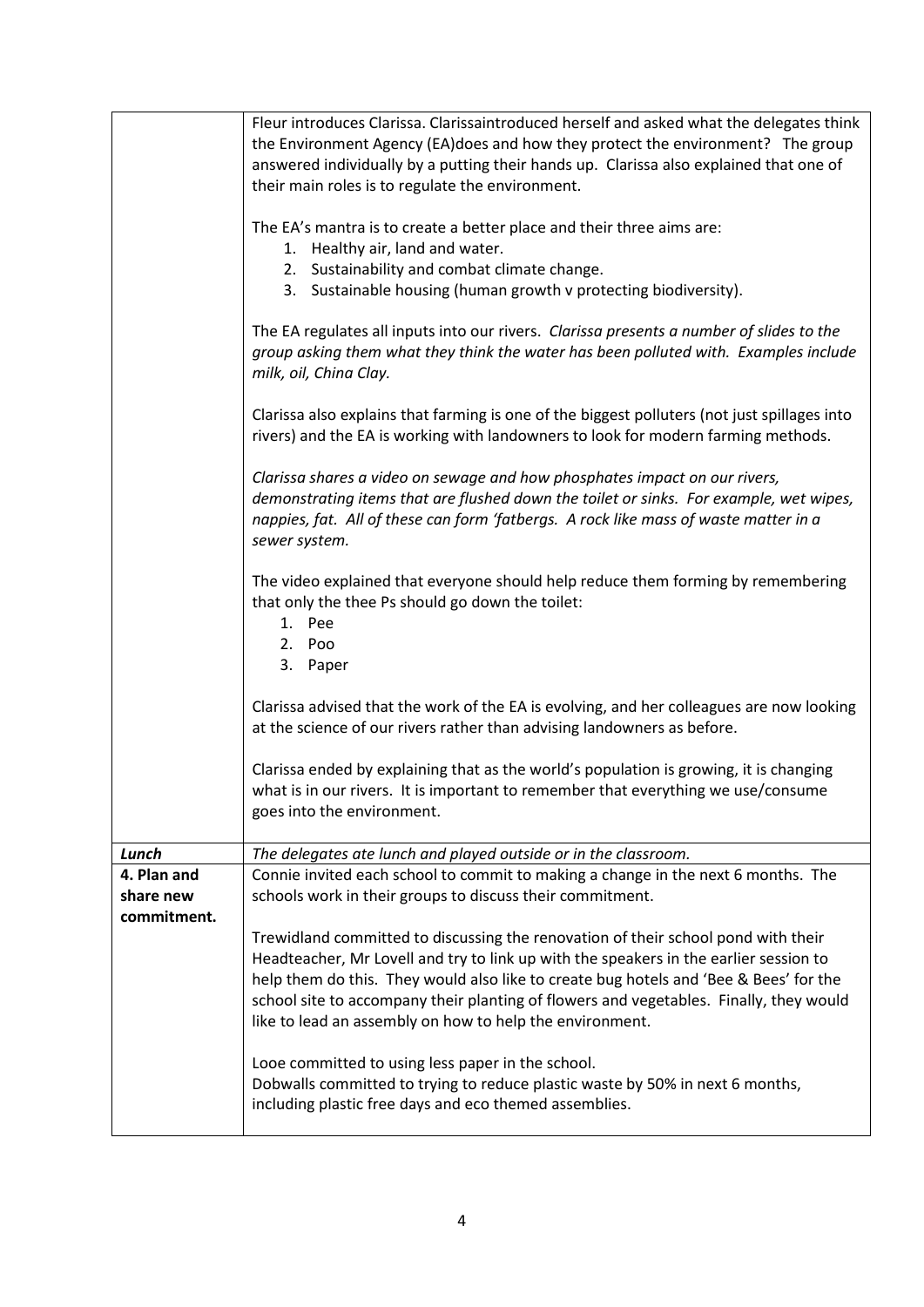|                  | Liskeard committed to raising awareness in the school community on the topic of<br>recycling and raising awareness. Encouraging more students to sign up to the eco<br>council to understand importance of environment protection.<br>Saltash committed to investigating the eco-brick project and designing murals for the<br>school site, using the theme of how to help the environment.<br>Landulph committed to creating a hedgehog hotel to attract beetles and hedgehogs,<br>litter picking around the school, implement an eco-council and hold a climate action<br>day. |
|------------------|----------------------------------------------------------------------------------------------------------------------------------------------------------------------------------------------------------------------------------------------------------------------------------------------------------------------------------------------------------------------------------------------------------------------------------------------------------------------------------------------------------------------------------------------------------------------------------|
|                  |                                                                                                                                                                                                                                                                                                                                                                                                                                                                                                                                                                                  |
| 5. Evaluation of | Evaluation                                                                                                                                                                                                                                                                                                                                                                                                                                                                                                                                                                       |
| the conference.  | Fleur invites the delegates to complete an evaluation survey.                                                                                                                                                                                                                                                                                                                                                                                                                                                                                                                    |
| 6. School        | Mr Buckley thanked Landulph for the excellent job they have done organising the                                                                                                                                                                                                                                                                                                                                                                                                                                                                                                  |
| Council          | conference. He invited the delegates to send any questions they would like to ask the                                                                                                                                                                                                                                                                                                                                                                                                                                                                                            |
| questions.       | students from across the Trust to Mrs Yelland via their teacher.                                                                                                                                                                                                                                                                                                                                                                                                                                                                                                                 |
|                  | Topic for questions - Vocabulary.                                                                                                                                                                                                                                                                                                                                                                                                                                                                                                                                                |
|                  | Recent research has found that pupils who learn less than 2000 meanings of words a                                                                                                                                                                                                                                                                                                                                                                                                                                                                                               |
|                  | year are at risk of less success at school, lower paid work out of school and even lower                                                                                                                                                                                                                                                                                                                                                                                                                                                                                         |
|                  | life expectancy!!!                                                                                                                                                                                                                                                                                                                                                                                                                                                                                                                                                               |
|                  |                                                                                                                                                                                                                                                                                                                                                                                                                                                                                                                                                                                  |
|                  | This means a 5-year-old needs to know about 10,000 and by the time you join sixth                                                                                                                                                                                                                                                                                                                                                                                                                                                                                                |
|                  | form or leave school you should know at least 32,000 words. Pupils who do well tend                                                                                                                                                                                                                                                                                                                                                                                                                                                                                              |
|                  | to have about twice this! They learn about 15 a day!                                                                                                                                                                                                                                                                                                                                                                                                                                                                                                                             |
|                  |                                                                                                                                                                                                                                                                                                                                                                                                                                                                                                                                                                                  |
|                  | A double meaning does count as two words, but it is still a lot of words.                                                                                                                                                                                                                                                                                                                                                                                                                                                                                                        |
|                  | Q1 - What works now? Who challenges you to use new words most?                                                                                                                                                                                                                                                                                                                                                                                                                                                                                                                   |
|                  |                                                                                                                                                                                                                                                                                                                                                                                                                                                                                                                                                                                  |
|                  | Delegates reported the following:                                                                                                                                                                                                                                                                                                                                                                                                                                                                                                                                                |
|                  | <b>Teachers</b>                                                                                                                                                                                                                                                                                                                                                                                                                                                                                                                                                                  |
|                  | Parents<br>$\bullet$                                                                                                                                                                                                                                                                                                                                                                                                                                                                                                                                                             |
|                  | Friends                                                                                                                                                                                                                                                                                                                                                                                                                                                                                                                                                                          |
|                  | Someone else                                                                                                                                                                                                                                                                                                                                                                                                                                                                                                                                                                     |
|                  | As well as in school, different vocabulary can be learnt from books, film and TV;                                                                                                                                                                                                                                                                                                                                                                                                                                                                                                |
|                  | bringing a diversity to vocabulary.                                                                                                                                                                                                                                                                                                                                                                                                                                                                                                                                              |
|                  | TAs help students with all aspects of learning.<br>٠                                                                                                                                                                                                                                                                                                                                                                                                                                                                                                                             |
|                  | Whole class reading in tutor time.                                                                                                                                                                                                                                                                                                                                                                                                                                                                                                                                               |
|                  | Q2 - How could we do better? How could we help all pupils practice and learn new                                                                                                                                                                                                                                                                                                                                                                                                                                                                                                 |
|                  | words better? What should we do? If you were in control of this what would you                                                                                                                                                                                                                                                                                                                                                                                                                                                                                                   |
|                  | do?                                                                                                                                                                                                                                                                                                                                                                                                                                                                                                                                                                              |
|                  |                                                                                                                                                                                                                                                                                                                                                                                                                                                                                                                                                                                  |
|                  | Delegates suggested the following:                                                                                                                                                                                                                                                                                                                                                                                                                                                                                                                                               |
|                  | Practising with parents. Teachers can then look in books and select words that                                                                                                                                                                                                                                                                                                                                                                                                                                                                                                   |
|                  | the student may not know. Similar to a vocabulary list.                                                                                                                                                                                                                                                                                                                                                                                                                                                                                                                          |
|                  | If the student doesn't understand, ask to help expand their vocabulary. Mr                                                                                                                                                                                                                                                                                                                                                                                                                                                                                                       |
|                  | Buckley asked if that meant more responsibility on you as the individual. The                                                                                                                                                                                                                                                                                                                                                                                                                                                                                                    |
|                  | delegates agreed with this.                                                                                                                                                                                                                                                                                                                                                                                                                                                                                                                                                      |
|                  | Adding words around the school e.g. on boards.<br>٠                                                                                                                                                                                                                                                                                                                                                                                                                                                                                                                              |